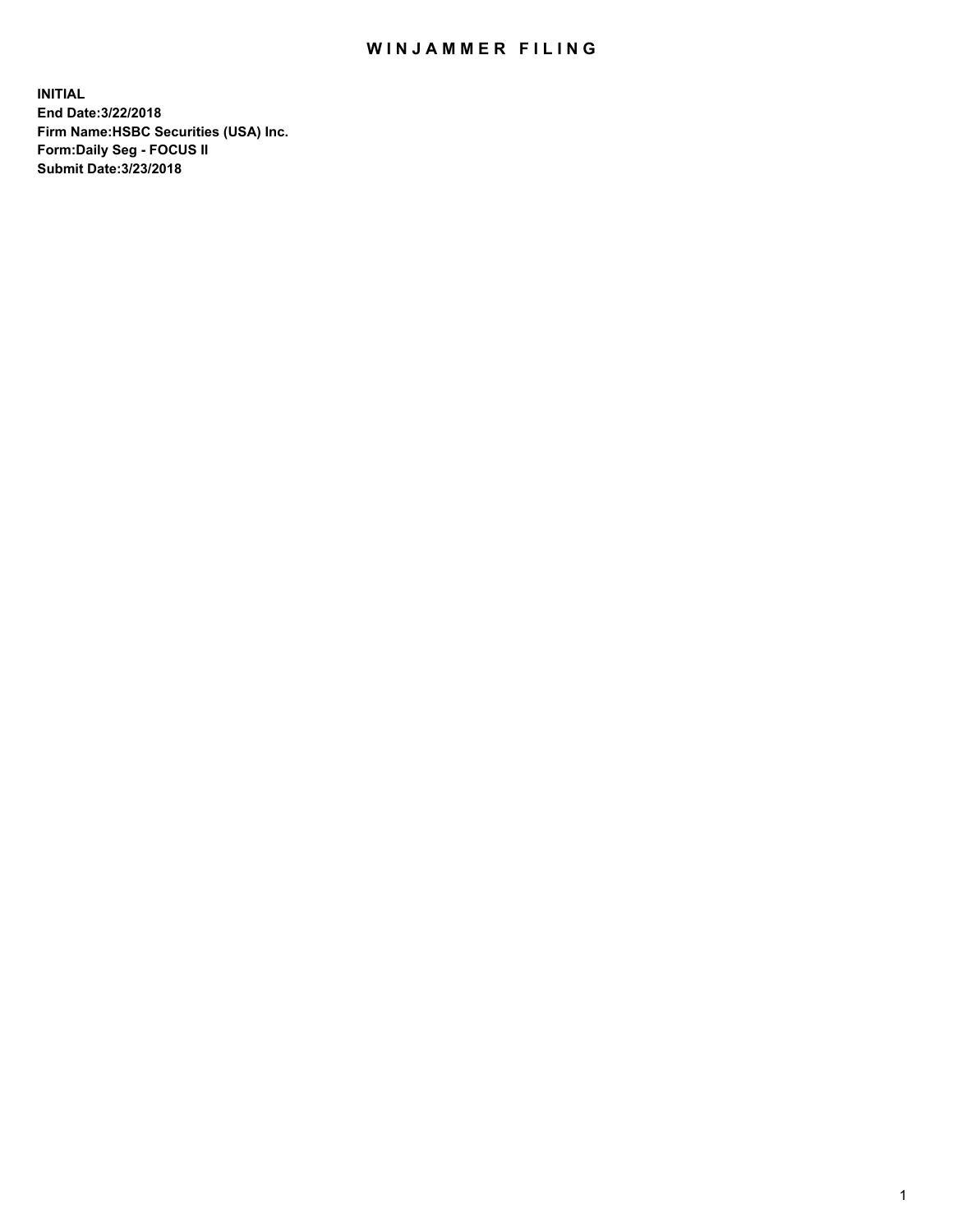## **INITIAL End Date:3/22/2018 Firm Name:HSBC Securities (USA) Inc. Form:Daily Seg - FOCUS II Submit Date:3/23/2018 Daily Segregation - Cover Page**

| Name of Company<br><b>Contact Name</b><br><b>Contact Phone Number</b><br><b>Contact Email Address</b>                                                                                                                                                                                                                         | <b>HSBC Securities (USA) Inc.</b><br><b>Michael Vacca</b><br>212-525-7951<br>michael.vacca@us.hsbc.com |
|-------------------------------------------------------------------------------------------------------------------------------------------------------------------------------------------------------------------------------------------------------------------------------------------------------------------------------|--------------------------------------------------------------------------------------------------------|
| FCM's Customer Segregated Funds Residual Interest Target (choose one):<br>a. Minimum dollar amount: ; or<br>b. Minimum percentage of customer segregated funds required:%; or<br>c. Dollar amount range between: and; or<br>d. Percentage range of customer segregated funds required between: % and %.                       | 147,000,000<br><u>0</u><br><u>00</u><br><u>00</u>                                                      |
| FCM's Customer Secured Amount Funds Residual Interest Target (choose one):<br>a. Minimum dollar amount: ; or<br>b. Minimum percentage of customer secured funds required:%; or<br>c. Dollar amount range between: and; or<br>d. Percentage range of customer secured funds required between: % and %.                         | 25,000,000<br><u>0</u><br><u>00</u><br>00                                                              |
| FCM's Cleared Swaps Customer Collateral Residual Interest Target (choose one):<br>a. Minimum dollar amount: ; or<br>b. Minimum percentage of cleared swaps customer collateral required:%; or<br>c. Dollar amount range between: and; or<br>d. Percentage range of cleared swaps customer collateral required between:% and%. | 95,000,000<br><u>0</u><br><u>00</u><br><u>00</u>                                                       |

Attach supporting documents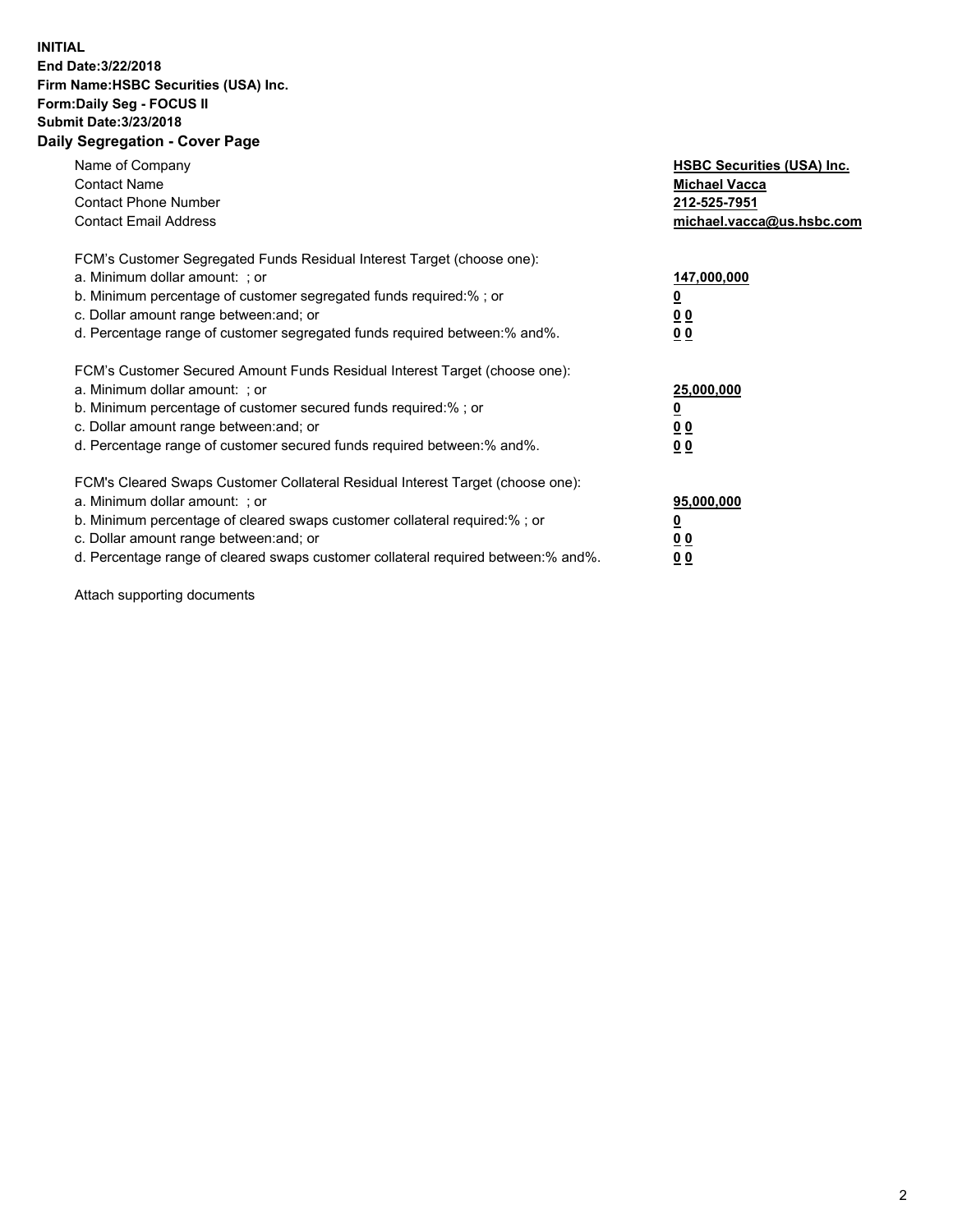**INITIAL End Date:3/22/2018 Firm Name:HSBC Securities (USA) Inc. Form:Daily Seg - FOCUS II Submit Date:3/23/2018 Daily Segregation - Secured Amounts**

Foreign Futures and Foreign Options Secured Amounts Amount required to be set aside pursuant to law, rule or regulation of a foreign government or a rule of a self-regulatory organization authorized thereunder **0** [7305] 1. Net ledger balance - Foreign Futures and Foreign Option Trading - All Customers A. Cash **76,067,313** [7315] B. Securities (at market) **79,430,776** [7317] 2. Net unrealized profit (loss) in open futures contracts traded on a foreign board of trade **13,032,407** [7325] 3. Exchange traded options a. Market value of open option contracts purchased on a foreign board of trade **0** [7335] b. Market value of open contracts granted (sold) on a foreign board of trade **0** [7337] 4. Net equity (deficit) (add lines 1. 2. and 3.) **168,530,496** [7345] 5. Account liquidating to a deficit and account with a debit balances - gross amount **1,111,965** [7351] Less: amount offset by customer owned securities **-1,108,268** [7352] **3,697** [7354] 6. Amount required to be set aside as the secured amount - Net Liquidating Equity Method (add lines 4 and 5) **168,534,193** [7355] 7. Greater of amount required to be set aside pursuant to foreign jurisdiction (above) or line 6. **168,534,193** [7360] FUNDS DEPOSITED IN SEPARATE REGULATION 30.7 ACCOUNTS 1. Cash in banks A. Banks located in the United States **96,532,158** [7500] B. Other banks qualified under Regulation 30.7 **0** [7520] **96,532,158** [7530] 2. Securities A. In safekeeping with banks located in the United States **32,794,502** [7540] B. In safekeeping with other banks qualified under Regulation 30.7 **0** [7560] **32,794,502** [7570] 3. Equities with registered futures commission merchants A. Cash **0** [7580] B. Securities **0** [7590] C. Unrealized gain (loss) on open futures contracts **0** [7600] D. Value of long option contracts **0** [7610] E. Value of short option contracts **0** [7615] **0** [7620] 4. Amounts held by clearing organizations of foreign boards of trade A. Cash **0** [7640] B. Securities **0** [7650] C. Amount due to (from) clearing organization - daily variation **0** [7660] D. Value of long option contracts **0** [7670] E. Value of short option contracts **0** [7675] **0** [7680] 5. Amounts held by members of foreign boards of trade A. Cash **25,785,792** [7700] B. Securities **46,636,274** [7710] C. Unrealized gain (loss) on open futures contracts **13,032,407** [7720] D. Value of long option contracts **0** [7730] E. Value of short option contracts **0** [7735] **85,454,473** [7740] 6. Amounts with other depositories designated by a foreign board of trade **0** [7760] 7. Segregated funds on hand **0** [7765] 8. Total funds in separate section 30.7 accounts **214,781,133** [7770] 9. Excess (deficiency) Set Aside for Secured Amount (subtract line 7 Secured Statement Page 1 from Line 8) **46,246,940** [7380] 10. Management Target Amount for Excess funds in separate section 30.7 accounts **25,000,000** [7780] 11. Excess (deficiency) funds in separate 30.7 accounts over (under) Management Target **21,246,940** [7785]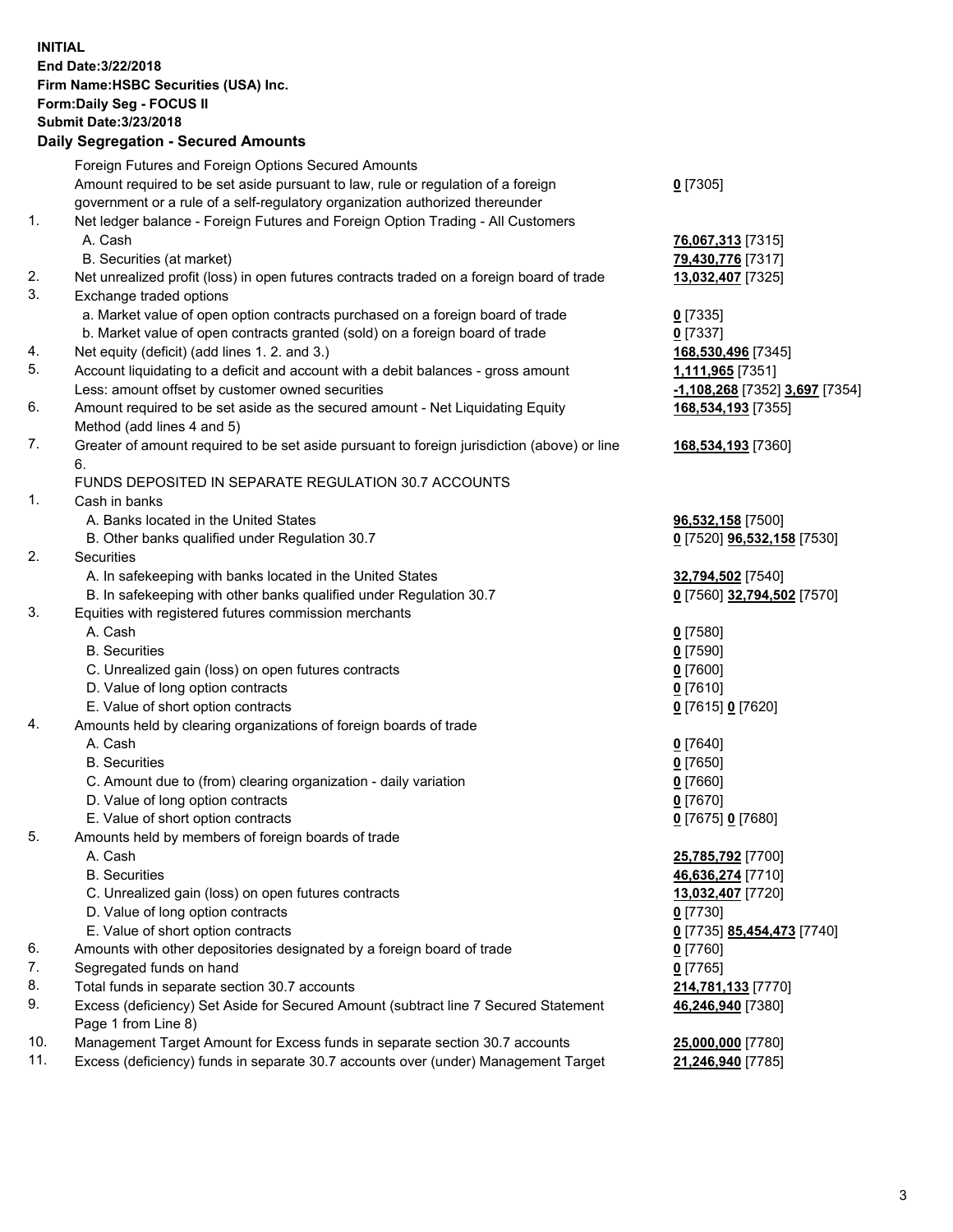**INITIAL End Date:3/22/2018 Firm Name:HSBC Securities (USA) Inc. Form:Daily Seg - FOCUS II Submit Date:3/23/2018 Daily Segregation - Segregation Statement** SEGREGATION REQUIREMENTS(Section 4d(2) of the CEAct) 1. Net ledger balance A. Cash **441,521,238** [7010] B. Securities (at market) **1,172,609,172** [7020] 2. Net unrealized profit (loss) in open futures contracts traded on a contract market **-365,077,788** [7030] 3. Exchange traded options A. Add market value of open option contracts purchased on a contract market **212,260,562** [7032] B. Deduct market value of open option contracts granted (sold) on a contract market **-23,712,339** [7033] 4. Net equity (deficit) (add lines 1, 2 and 3) **1,437,600,845** [7040] 5. Accounts liquidating to a deficit and accounts with debit balances - gross amount **206,703,702** [7045] Less: amount offset by customer securities **-206,703,628** [7047] **74** [7050] 6. Amount required to be segregated (add lines 4 and 5) **1,437,600,919** [7060] FUNDS IN SEGREGATED ACCOUNTS 7. Deposited in segregated funds bank accounts A. Cash **29,287,067** [7070] B. Securities representing investments of customers' funds (at market) **0** [7080] C. Securities held for particular customers or option customers in lieu of cash (at market) **170,760,582** [7090] 8. Margins on deposit with derivatives clearing organizations of contract markets A. Cash **246,867,099** [7100] B. Securities representing investments of customers' funds (at market) **0** [7110] C. Securities held for particular customers or option customers in lieu of cash (at market) **944,688,575** [7120] 9. Net settlement from (to) derivatives clearing organizations of contract markets **-56,078,976** [7130] 10. Exchange traded options A. Value of open long option contracts **212,260,562** [7132] B. Value of open short option contracts **-23,712,339** [7133] 11. Net equities with other FCMs A. Net liquidating equity **15,091,229** [7140] B. Securities representing investments of customers' funds (at market) **0** [7160] C. Securities held for particular customers or option customers in lieu of cash (at market) **0** [7170] 12. Segregated funds on hand **57,160,015** [7150] 13. Total amount in segregation (add lines 7 through 12) **1,596,323,814** [7180] 14. Excess (deficiency) funds in segregation (subtract line 6 from line 13) **158,722,895** [7190] 15. Management Target Amount for Excess funds in segregation **147,000,000** [7194]

16. Excess (deficiency) funds in segregation over (under) Management Target Amount Excess

**11,722,895** [7198]